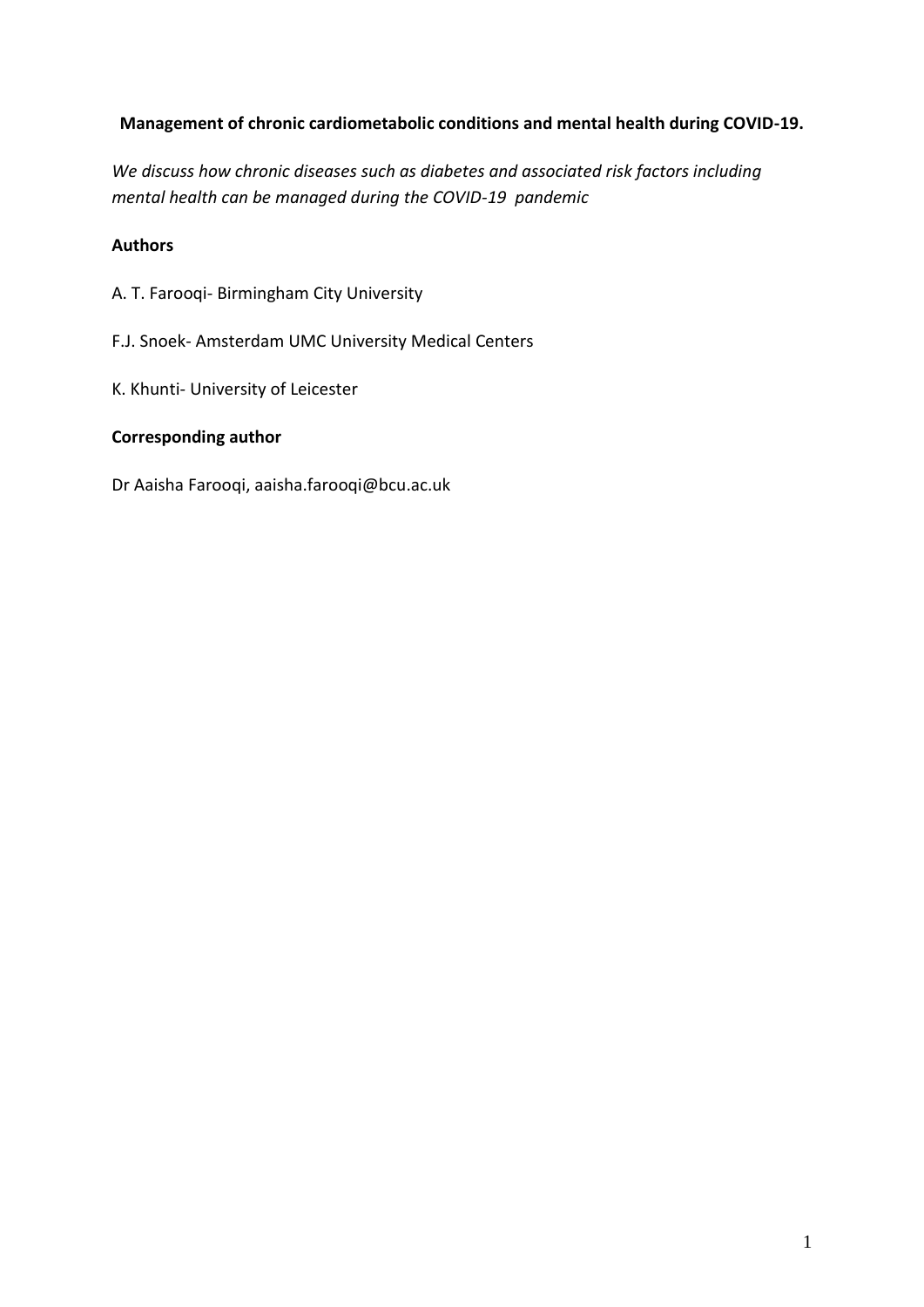A novel coronavirus disease (COVID-19) originated in Wuhan, China December 2019 and quickly became a global pandemic. The elderly and those with underlying health conditions may show more severe manifestations and poorer outcomes associated with COVID-19. The most prevalent underlying diseases in patients hospitalised with COVID-19 include hypertension, cardiovascular disease, diabetes mellitus, and chronic obstructive pulmonary disease (1). Comorbidities are often also associated with depression, which can worsen outcomes (2). Early detection is vital, and it is important that those with underlying health conditions have access to appropriate health care support at home, particularly in light of the concerns of the impact of social isolation relating to the COVID-19 pandemic on mental health and well-being.

Data in the UK indicate that the most common multimorbidities in people are cardiometabolic conditions (Chudasama et al., 2019), known to be associated with higher risk of depression, and a significantly reduced life expectancy. In a recent meta-analysis, a 47.9% increase in cardiovascular mortality, 36.8% increase in coronary heart disease and 32.9% increase in stroke was found in people with diabetes and comorbid depression (3). It is therefore important to prevent or delay such complications, by ensuring that relevant risk factors are identified and treated during this pandemic as well as support for management of patients' mental health.

Many of the comorbidities associated with COVID-19 (such as diabetes and depression), may be exacerbated by increased stress and changes to diet and physical activity due to social distancing and self-isolation, and delay in scheduled physician and laboratory checkups. This can result in poor adherence to medical treatment, poor glycaemic control in diabetes, and higher rates of mortality (4). There are concerns about a possible association between ethnicity and adverse outcomes associated with COVID-19. This may be caused by a range of socioeconomic, cultural, and lifestyle factors, and higher prevalence of underlying health conditions in particular diabetes, cardiovascular risk factors and poorer mental health (5).

Disruption to health care and limited health care resources may impact patients with long term conditions, particularly those with cardiovascular disease, diabetes, the elderly, and those from economically deprived areas (6). When normal health care services are disrupted, patients with complex, chronic medical conditions are at an increased risk of morbidity and mortality and there is already evidence of significantly reduced access and use of routine medical care in the first few months of the COVID-19 pandemic (7).

# **Effective chronic disease management during the pandemic**

Effective chronic disease management and continuity of care is vital to manage these health conditions. Such care is likely to have impact on patient outcomes if they acquire the coronavirus infection. It is vital that health care systems, while protecting the public from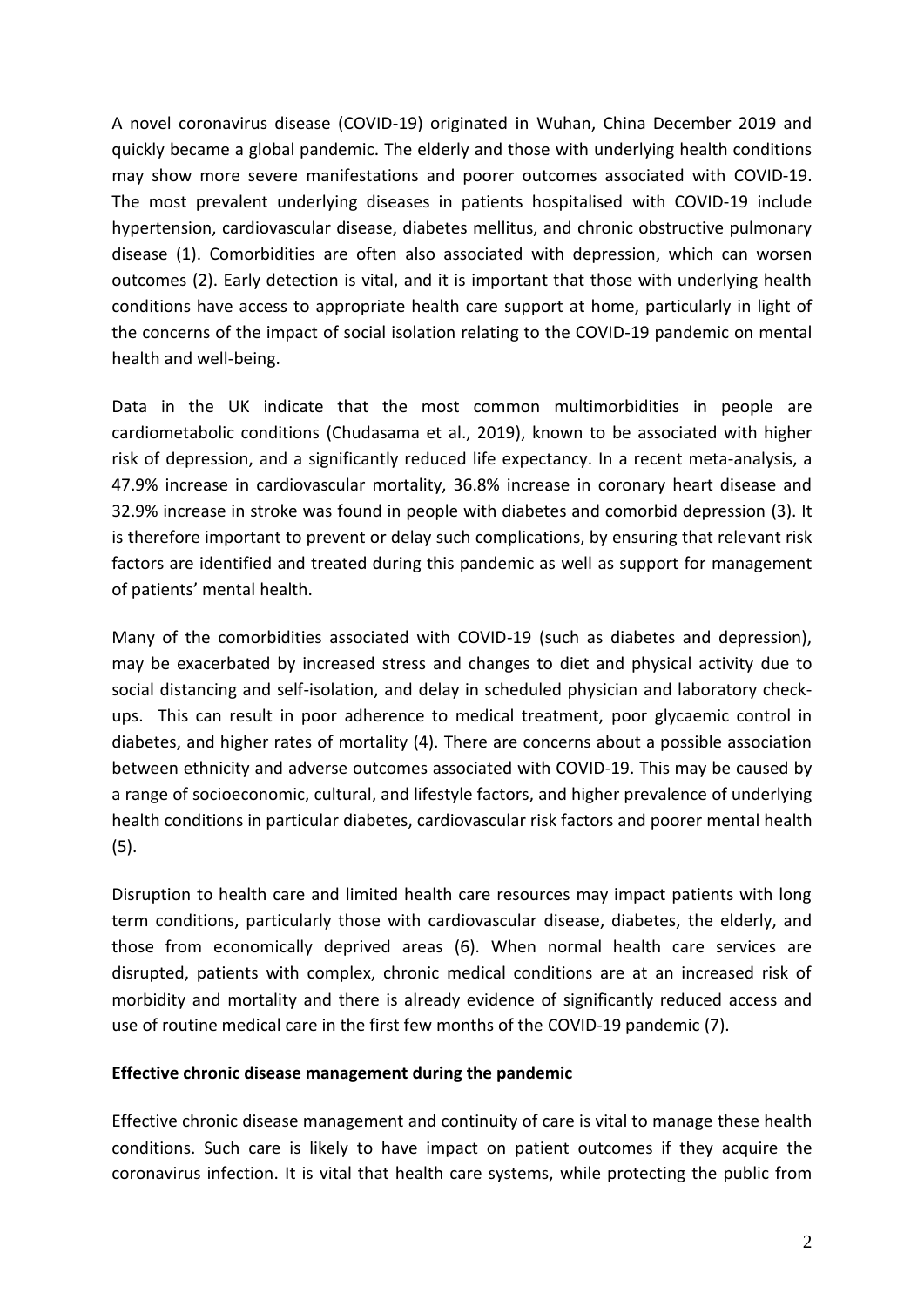the risk of infection, are also able to provide effective chronic disease management for patients. This requires careful planning and the adoption of new ways of working.

Regular contact with primary care is important, to ensure that comorbidities are actively managed and risk factors are controlled, and to improve adherence to medical treatments. New models of care necessitated by COVID and infection control measures mean that remote consultations (online, telephone or video) have replaced face-to-face consultations with primary health care professionals.

Video consulting may offer therapeutic presence where people tend to communicate in a similar way to a face-to-face consultation (8). The lack of physical examination is a major potential drawback of remote consultations, however it may be possible that patients can self-monitor with equipment at home, such as to measure blood pressure, blood glucose monitoring and weight or urine dipstick analysis for diabetes. With adequate resolution video or photography can offer clinicians the ability to check changes in the feet or skin conditions. However, availability of suitable or standardised devices and knowledge about the techniques may be the potential challenges. The access to laboratory services for routine monitoring is also disrupted during the pandemic. Thus, alternate options of laboratory sample collection and testing may also be considered.

Exposure to the pandemic has major implications for mental health, due to personal losses, illness, financial hardship and employment uncertainty. This may lead to psychological distress, Post-Traumatic Stress Disorder and exacerbation of existing psychiatric disorders (9). A systematic framework for assessing mental health impact on patients with chronic disease should be integrated into consultations, which take account of the potential impact of COVID-19 (10). Further research is required on how effective remote consultations are in identifying and addressing the medical management and mental health problems in patients with chronic disease, compared to face-to-face consultations.

# **Enhanced self-care**

Online patient education programmes aim to provide people with knowledge and skills to make positive lifestyle changes and can work alongside remote consultations in supporting patient care. Promising strategies for self-management and self-education for diabetes include text message interventions and self-monitoring of blood glucose (Hartmann-Boyce et al., 2020). These include self-guided, educational treatments delivered online, using effective behaviour change techniques (BCT's). Human-supported web-based interventions may be as effective as face-to-face therapies, both for mental health and lifestyle counselling (11) particularly those that set personalised goals for clients, and use emails or SMS to provide reminders to clients to regularly use the programmes to improve compliance (12).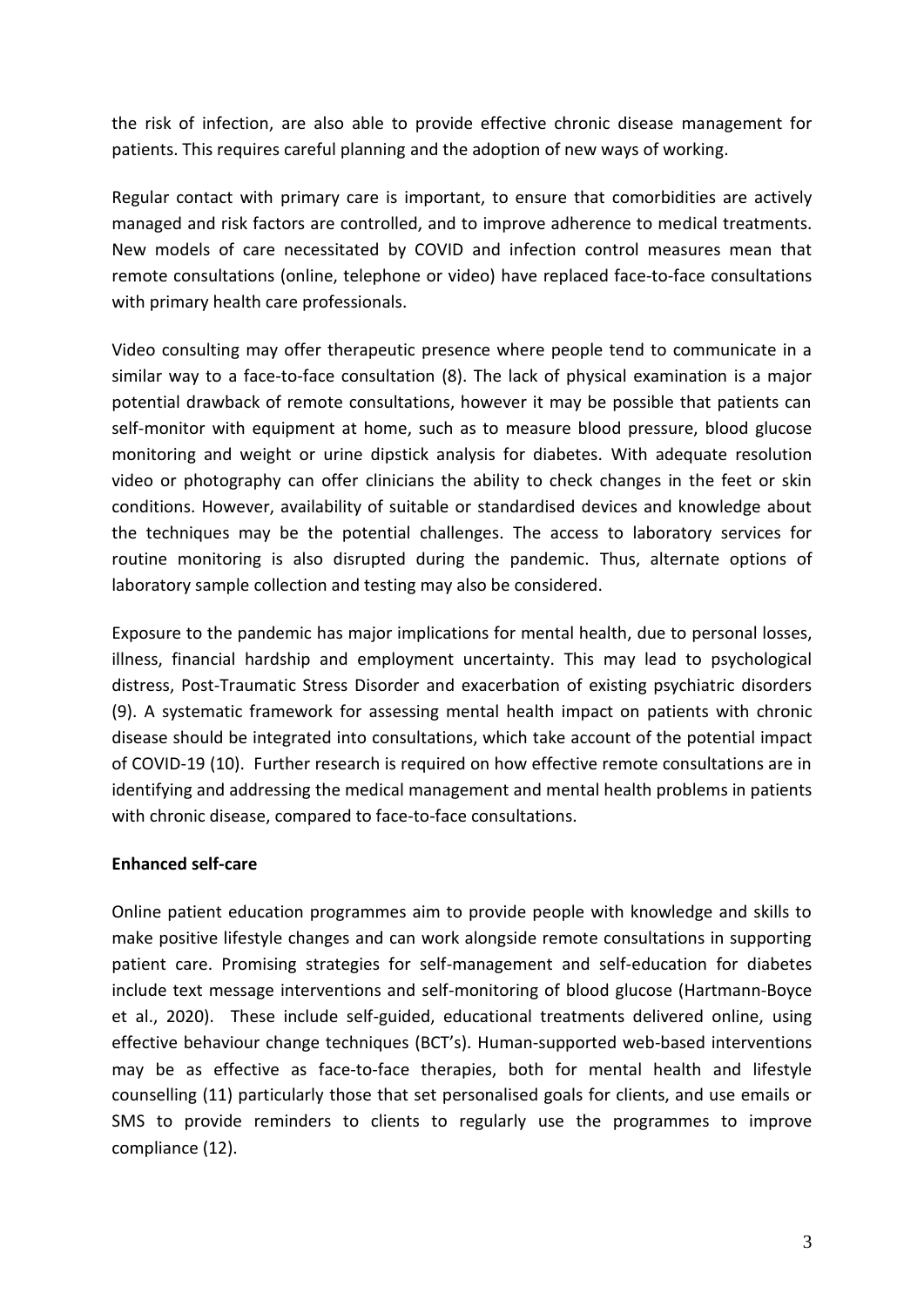Further exploration of the effectiveness of the new ways of working is warranted in light of the current pandemic. Key issues to determine include whether remote interventions are cost-effective compared to face-to-face care, result in greater patient satisfaction or have any differential impact on outcomes. Particular groups, for example people who do not speak English or who do not have access to, or struggle with using IT, may be disadvantaged with the new ways of working. Appropriate solutions need to be identified for such groups (13).

**It is essential to ensure chronic diseases such as diabetes and associated risk factors including mental health are managed proactively during the COVID-19 pandemic. If this is not done it is possible that the impact of chronic disease complications may prove to have a greater negative and longer lasting impact on health outcomes than COVID-19 infection itself.** 

**It is important for health services to prioritise the effective management of chronic disease during the pandemic and in the pandemic recovery stages, including the optimal use of new ways of working such as remote consultations and monitoring.**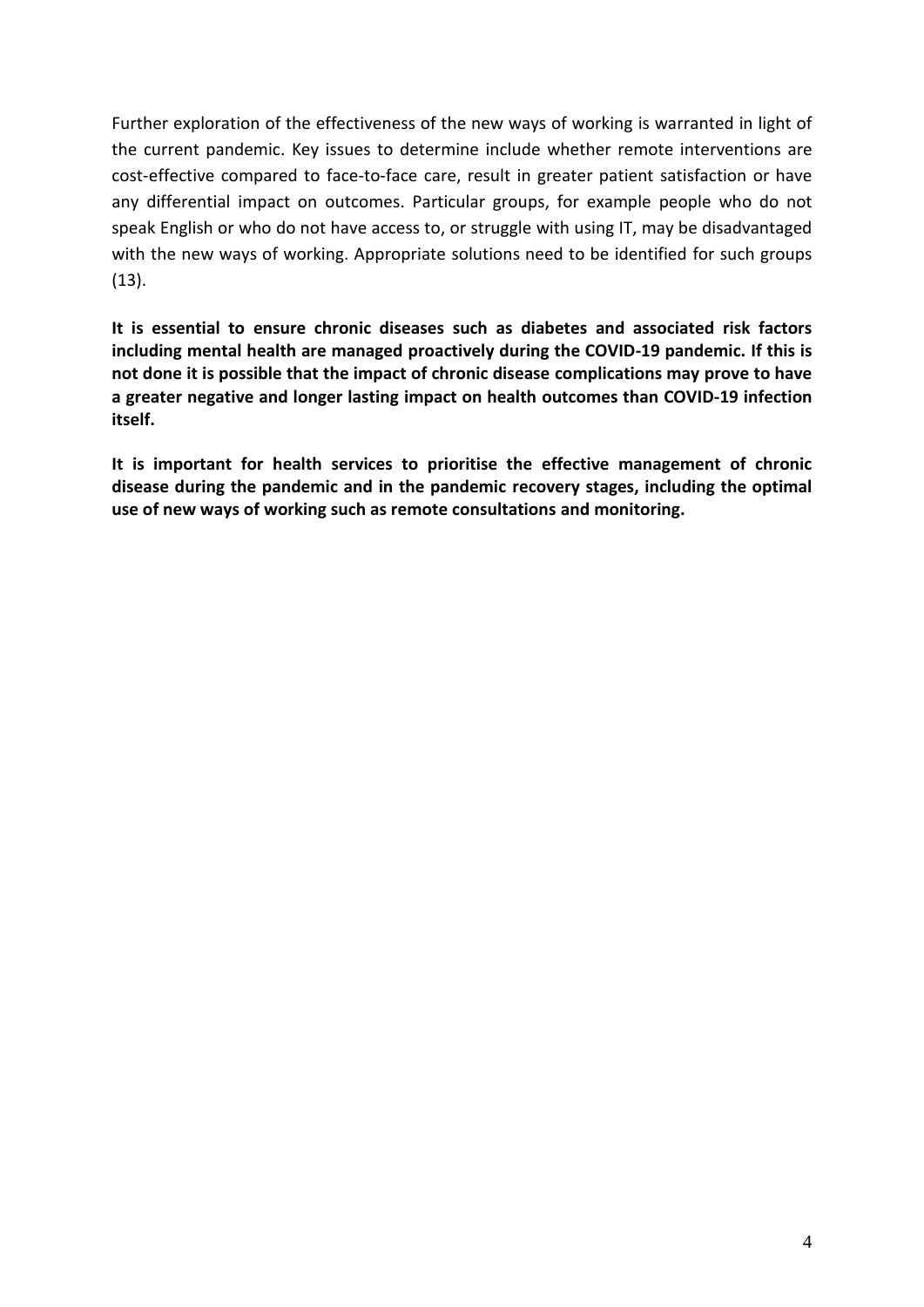#### **Acknowledgement**

KK is supported by the National Institute for Health Research (NIHR) Applied Research Collaboration East Midlands (ARC EM) and the NIHR Leicester Biomedical Research Centre (BRC).

#### **References**

(1) Emami, A, Javanmardi, F, Pirbonyeh, N. Prevalence of Underlying Diseases in Hospitalized Patients with COVID-19: a Systematic Review and Meta- Analysis. *Archives of Academic Emergency Medicine* 2020; 8(1): e35

(2) Chudasama, YV, Zaccardi, F, Gillies, C. J. Leisure-time physical activity and life expectancy in people with cardiometabolic multimorbidity and depression. *The Association for the Publication of the Journal of Internal Medicine* 2019*,* 87-98.

(3) Farooqi, A, Khunti, K, Abner, S, Gillies, C, Morriss, R, Seidu, S. Comorbid depression and risk of cardiac events and cardiac mortality in people with diabetes: A systematic review and meta-analysis. *Diabetes Research and Clinical Practice* 2019*, 156, 107816*

(4) Roy T, Lloyd, CE. Epidemiology of depression and diabetes: A systematic review. *Journal of Affective Disorders* 2012*;* 142(1): 8-12.

(5) Khunti, K, Singh, A. K, & Pareek M. Is ethnicity linked to incidence or outcomes of covid-19? *BMJ* 2020; 369

(6) Hartmann-Boyce, J, Morriss, E, Goyder, C. et al. (2020). Managing diabetes during the COVID-19 pandemic. Available at [https://www.cebm.net/covid-19/managing-diabetes](https://www.cebm.net/covid-19/managing-diabetes-during-the-covid-19-pandemic/)[during-the-covid-19-pandemic/](https://www.cebm.net/covid-19/managing-diabetes-during-the-covid-19-pandemic/)

(7) NHS England statistics (2020). Available at england.nhs.uk/statistics.

(8) Seuren LM, Wherton J, Greenhalgh T, Cameron D, A'Court C, Shaw SE. Physical examinations via video for patients with heart failure: qualitative study using conversation analysis. *J Med Internet Res* 2020;22:e16694. 10.2196/16694. 32130133

(9) North, CS, Pfefferbaum, B. Mental health response to community disasters. A systematic review. *JAMA*. 2013; 310(5):507-518.

(10) Ghebreyesus, TA. Addressing mental health needs: an integral part of COVID-19 response. *World Psychiatry* 2000*,* 19-2

(11) Bendig, E. et al. Internet-based interventions in chronic somatic disease. *Dtsch Arztebl Int* 2018, 5: 115(40), 659-665.